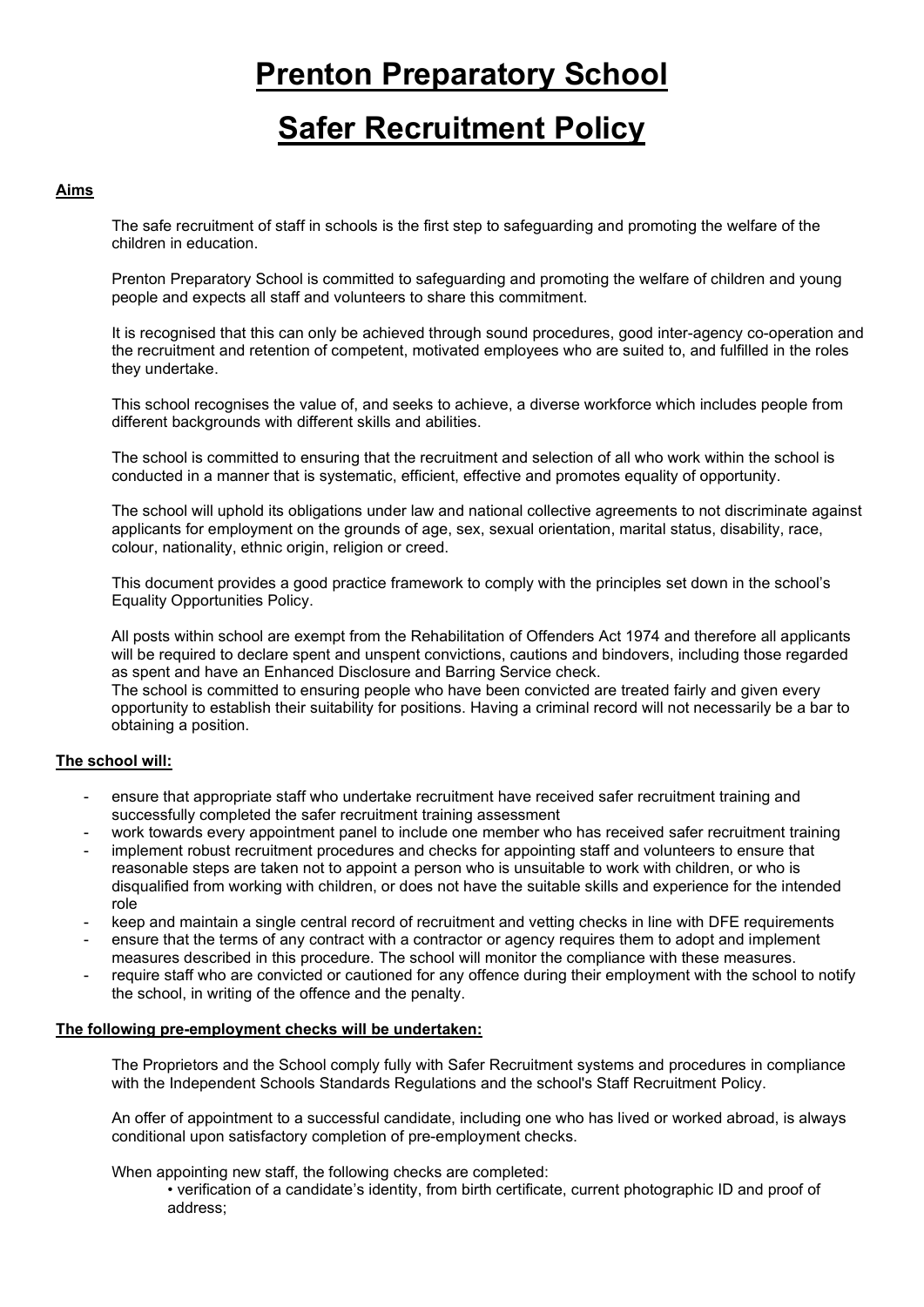• obtain a certificate for an enhanced DBS check with a barred list information where the person will be engaging in regulated activity (unless exempt – see below);

• obtain a separate barred list check if an individual will start work in regulated activity before the DBS certificate is available (unless exempt – see below);

• check that the candidate to be employed as a teacher is not subject to a prohibition order issued by the Secretary of State, using the Employer Access Online service; (this includes prohibition from management if appropriate);

• verification of the candidate's mental and physical fitness to carry out their work responsibilities. A job applicant can be asked relevant questions about disability and health in order to establish whether they have the physical and mental capacity for the specific role;

• verify the person's right to work in the UK. If there is uncertainty about whether an individual needs permission to work in the UK, then prospective employers, or volunteer managers, should follow advice on the GOV.UK website;

• if the person has lived or worked outside the UK, for three months or more in the last ten years, a DBS check is insufficient and further checks, including an EEA check, as considered appropriate will be made;

• verification of professional qualifications, as appropriate.

A DBS certificate must be obtained from the candidate before or as soon as practicable after appointment (except in the circumstances detailed below). Alternatively, if the applicant has subscribed to it and gives permission, the school or college may undertake an online update check through the DBS Update Service. Individuals can join the DBS Update Service when applying for a new DBS check; this will allow them to reuse this check when applying for similar jobs. With the individual's consent, their employer can go online and carry out a free, instant check to see if a new certificate is required: www.gov.uk/dbs-update-service.

There is **no requirement** to obtain an enhanced DBS check if, in the three months prior to beginning work in their new appointment, the applicant has worked:

• in a school in England in a post which brought them into regular contact with children or in any post in a school since 12 May 2006; or

• in a college in England in a position which involved the provision of education and regularly caring for, training, supervising

However a barred list check should still be conducted and school may request an enhanced DBS check with barred list information should there be concerns.

The school follows rigorous recruitment procedures to establish that adults are fit to work with children. These include a series of thorough checks made by the school on any potential employee: a minimum of two references are sought and one must be from the current or most recent employer, the PPS Application Form is required and any gaps in employment checked, further checks are used to confirm identity and medical checks statements are taken.

The Headteacher, Mr. M. T. R. Jones, has completed the NCSL training in safer recruitment and subsequently an EduCare qualification and his certificates are in the safeguarding file. All other members of the school's SMT have undertaken the Educare Safer Recruitment training. This qualification is renewed at least every 5 years.

Appropriate child protection checks and procedures apply to any staff employed by another organisation and working with pupils within the school or on another site, e.g. extra-curricular clubs.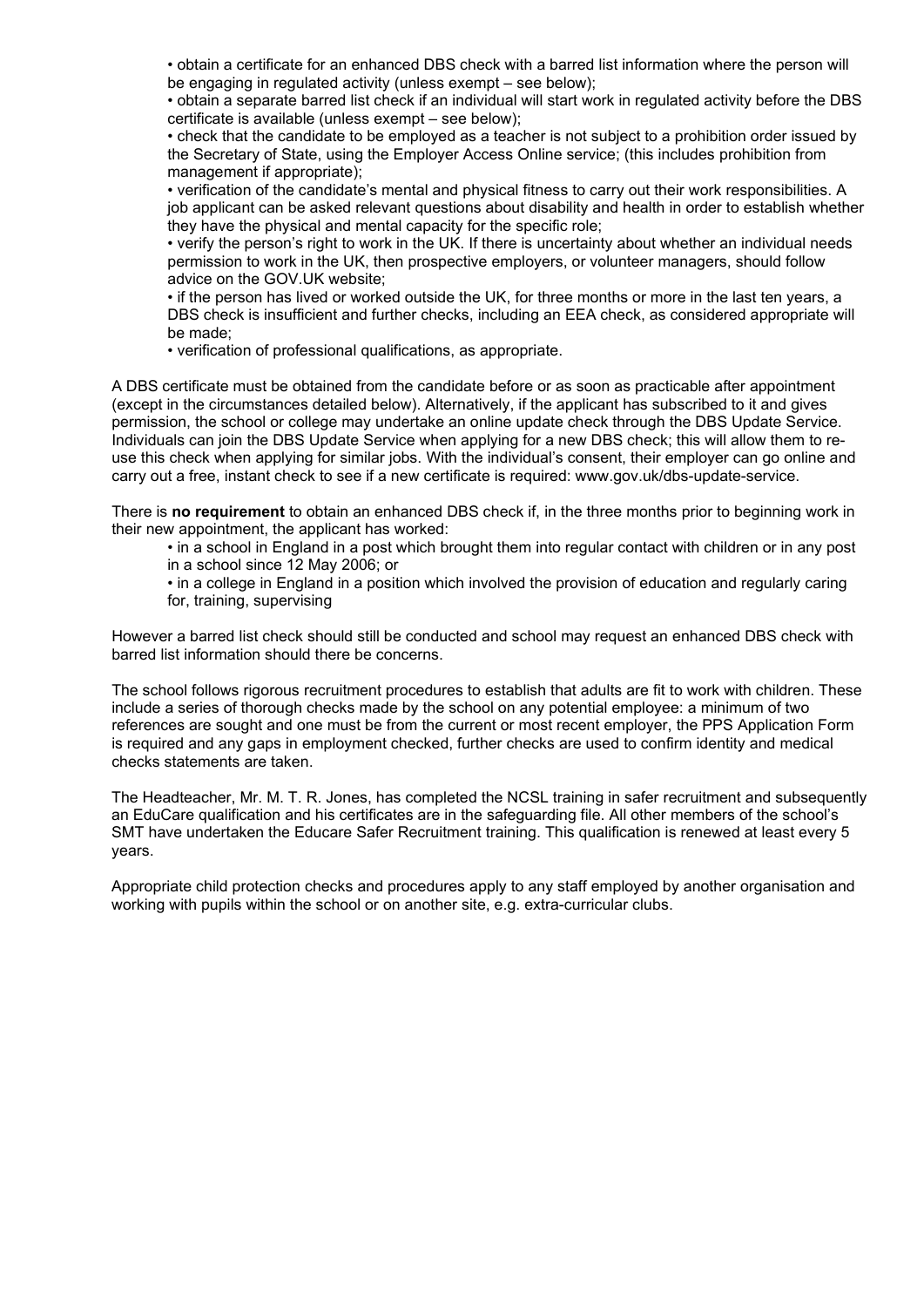

\* Activities listed under the guidance's definition of regulated activity and which are carried out 'frequently'

# **Roles and responsibilities**

It is the responsibility of the proprietors to:

- o Ensure the school has effective policies and procedures in place for the recruitment of all staff and volunteers in accordance with DfE guidance and legal requirements
- o Monitor the school's compliance with them

It is the responsibility of the Headteacher and other managers involved in recruitment to:

- $\circ$  Ensure that the school operates safe recruitment procedures and makes sure all appropriate checks are carried out on all staff and volunteers who work at the school
- $\circ$  To monitor contractors' and agencies' compliance with this document
- $\circ$  Promote welfare of children and young people at every stage of the procedure Deal with the administration of the disclosure system for the school
- o Maintain an up-to-date Single Central Record of all staff and volunteers at the school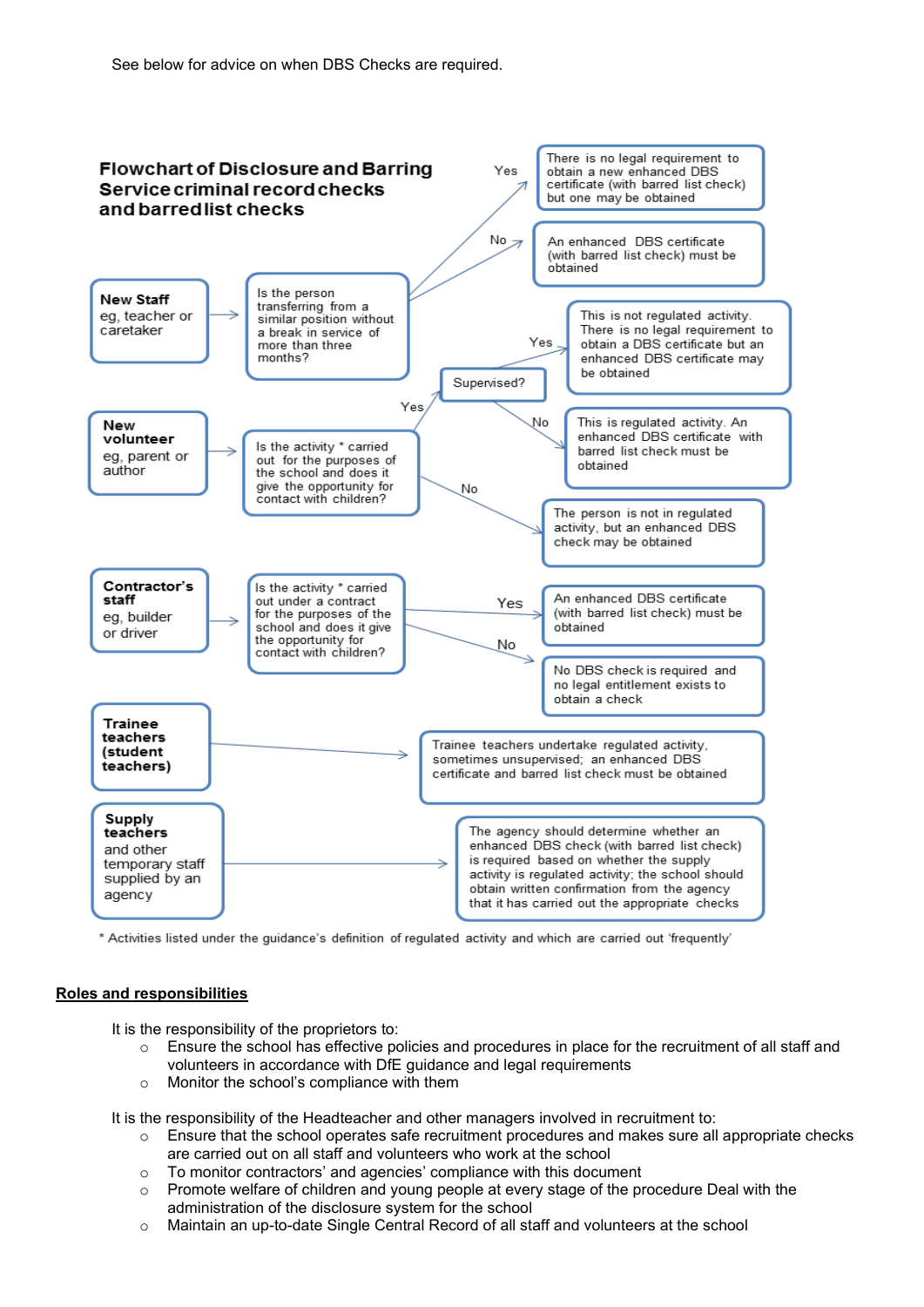The Proprietors have delegated responsibility to the Headteacher to lead in all appointments outside of the leadership group. The Proprietors will be involved in staff appointments but the process will be led by the Headteacher.

It is the responsibility of all potential and existing workers, including volunteers to comply with this document.

It is the responsibility of all contractors and agencies to comply with safer recruitment pre-employment checks.

# **The Procedure**

# **Advertising**

To ensure equality of opportunity, the school will advertise all vacant posts to encourage as wide a field of candidates as possible, normally this will entail an external advertisement. However, where there is a reasonable expectation that there are sufficient qualified internal candidates or where staff are at risk of redundancy, an internal advertisement may be considered appropriate. Volunteers in school are also welcome to apply to internally advertised posts.

The school also works in partnership with various universities. Trainees in the final year of their teaching practice or on professional graduate programmes who are placed in the school via these universities are welcome to apply for any vacant positions.

Absences due to short and long term sickness are usually covered using school staff initially followed by supply agencies until it is know how long the member of staff is likely to be absent. Temporary positions will then be advertised for long term absence positions.

# **Applications:**

#### **The form**

The school uses a standard application form (PPS Application Form). From January 2017 CVs will not be accepted.

The school requires candidates to account for any gaps or discrepancies in employment history on this application form. Where an applicant is shortlisted, these gaps will be discussed at interview.

Applicants should be aware that providing false information is an offence and could result in the application being rejected or summary dismissal if the applicant has been selected, and possible referral to the police and other professional regulatory bodies (e.g. General Teaching Council for England).

# **References**

Reference requests for shortlisted candidates will be sent immediately after shortlisting.

References must be in writing and be specific to the job for which the candidate has applied - open references or testimonials are not acceptable.

The school will not accept references from relatives or people writing solely in the capacity as a friend. Only references from a trusted authoritative source will be acceptable.

Reference requests will specifically ask:

- About the referee's relationship with the candidate
- Whether the referee is completely satisfied that the candidate is suitable to work with children and, if not, for specific details of the concerns and the reasons why the referee believes that the person might be unsuitable.

Referees will also be asked to confirm details of:

- The applicant's current post, salary and attendance record
- Performance history and conduct
- Any disciplinary procedures in which the sanction is current
- Any disciplinary procedures involving issues related to the safety and welfare of children. including any in which the sanction has expired and the outcome of those details of any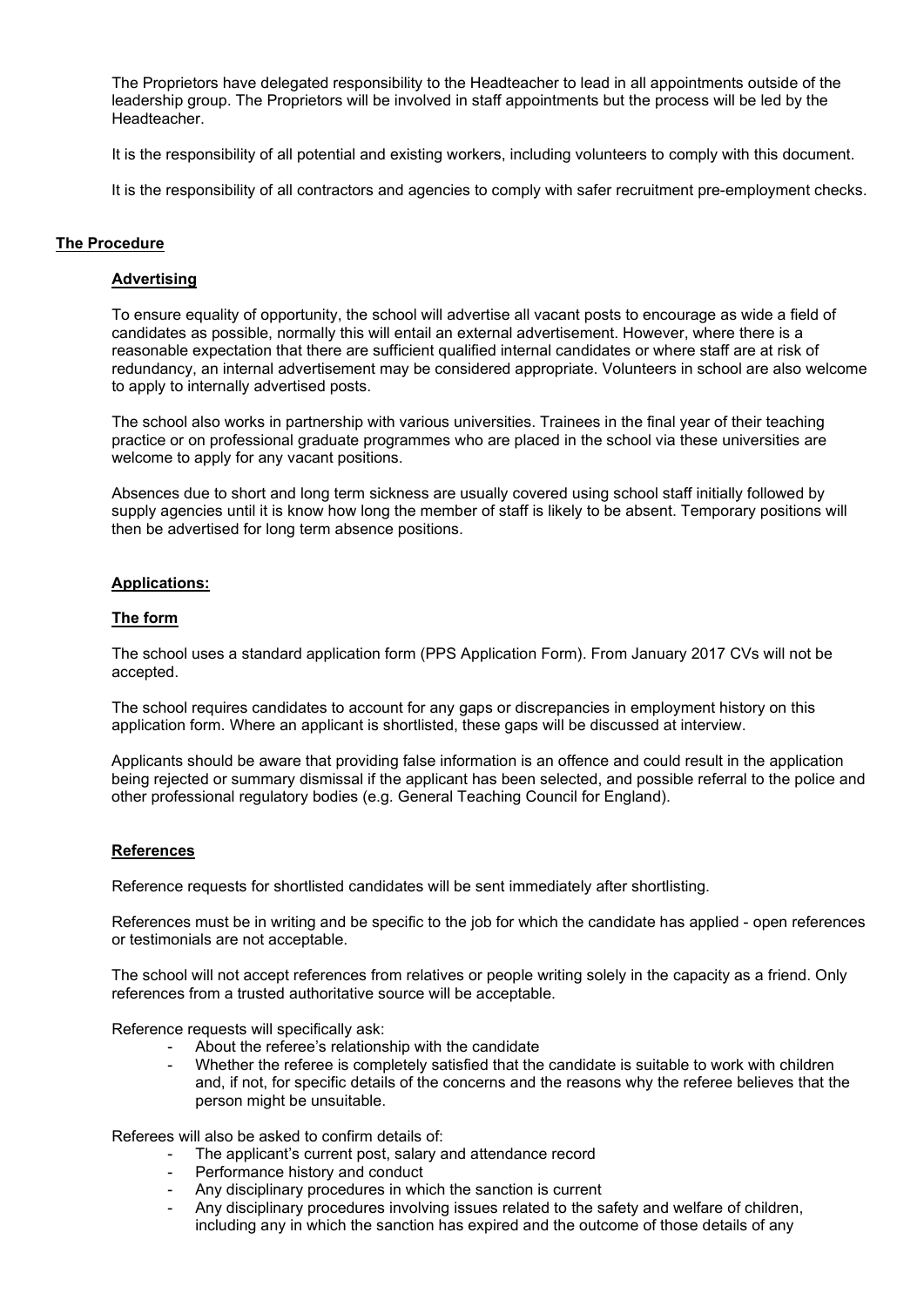allegations or concerns that have been raised that relate to the safety and welfare of children or behaviour towards children and the outcome of these concerns.

References will be compared to the application form to ensure that the information provided is consistent. Any discrepancies will be taken up with the applicant at interview. All references will be verified.

Any information about past disciplinary action or allegations will be considered in the circumstances of the individual case. Cases in which an issue was satisfactorily resolved some time ago, or an allegation was determined to be unfounded or did not require formal disciplinary sanctions, and which no further issues have been raised, are not likely to cause concern. More serious or recent concerns or issues are more likely to cause concern. A history of repeated concerns or allegations over time is also likely to give cause for concern.

# **Self-declaration of convictions by job applicants**

The school's policy is to require shortlisted applicants for all posts (including volunteers) to declare all criminal convictions whether "spent" or "unspent" and include any cautions and pending prosecution. Such declarations will be made on an appropriate form and should be submitted in a sealed envelope, marked strictly private and confidential to the chair of the selection panel / Headteacher, prior to the interview. The chair of the panel / Headteacher will discuss relevant, positive declarations confidentially with the applicant at interview.

The disclosure of convictions, cautions or pending cases will not necessarily prevent employment but will be considered in the same way as positive DBS disclosures.

# **Interviews**

The selection process will always include the following:

- Face to face interview / professional interview,
- Young people panel / activity
- Proof of Identity and Right to Work in the UK & Verification of Qualifications and/or Professional Status.
- Shortlisted applicants for all posts will be required to provide proof of identity by producing documents on the day of interview in line with those set out in The Immigration, Asylum and Nationality Act 2006. Similar information is also required to undertake a Disclosure and Barring Service check on the preferred candidate.
- Short-listed candidates will also be required to provide proof of their qualifications and professional status by producing documentation on the day of interview. The school will verify that candidates have actually obtained any qualifications legally required or deemed essential for the job and claimed in their application by asking to see the relevant certificate, or a letter of confirmation from the awarding body / institution. If the original documents are not available, the school will require sight of a properly certified copy. Where candidates have obtained qualifications abroad, a certified comparability check will also be required.
- Proof of identity and other documentation will be verified by the chair of the panel / Headteacher Commencement of Employment prior to DBS check being received In unusual circumstances it is permitted to commence employment prior to receiving a cleared DBS check. However a Barring List check and risk assessment must be completed

# **Employment Offer**

An offer of appointment to a successful candidate, including one who has lived or worked abroad, is always conditional upon satisfactory completion of pre-employment checks.

It may be possible to negotiate a provisional start date with the preferred candidate, however, with the exception of DBS disclosures (in extra-ordinary circumstances), the checks detailed above must all be completed BEFORE a person's appointment is confirmed.

In the case of DBS disclosures, the certificate must be obtained before or as soon as practicable after appointment. It the DBS certificate is not received prior to the appointment a risk assessment will be completed and supervision will be arranged until the certificate is received.

Once all pre-employment checks have been satisfactorily completed / received, an offer of employment will be made.

# **Record Retention / Data Protection**

The school will retain all interview notes on all applicants for a 6-month period, after which time the notes will be destroyed (ie: shredded).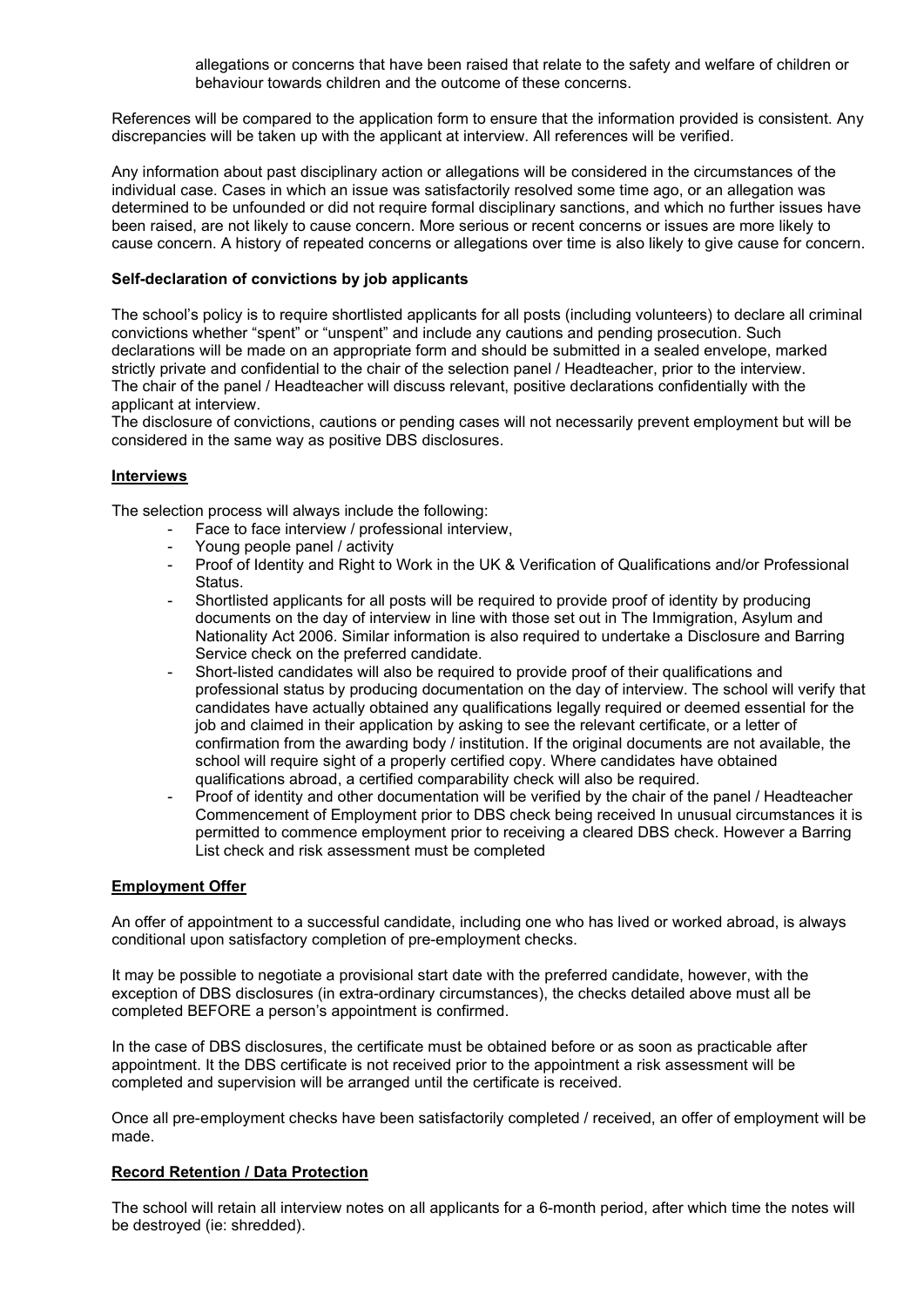The 6 month retention period will allow the school to deal with any data access requests, recruitment complaints or respond to any complaints made to the Employment tribunal.

Under the Data Protection Act 1998, applicants have a right to request access to notes written about them during the recruitment process. Applicants who wish to access their interview notes must make a subject access request in writing to the chair of the panel / Head Teacher within 6 months of the interview date.

# **Personal file records**

For the successful candidate, the school will retain the following information which will make up part of their personal file:

- Application form
- **References**
- Disclosure of convictions form
- Proof of identification
- Proof of academic qualifications
- Certificate of Good Conduct (where applicable)
- Medical declaration form
- Evidence of the DBS clearance

# **Single Central Record of Recruitment Vetting Checks In line with DFE requirements,**

The school will keep and maintain a single central record of recruitment and vetting checks. The central list will record all staff who are employed at the school, including casual staff, supply agency staff whether employed directly or through an agency, volunteers, governors who also work as volunteers, and those who provide additional teaching or instruction for pupils but who are not staff members, e.g. specialist sports coach or artist.

The central record will indicate whether or not the following have been completed:

- Identity checks
- Qualification checks for any qualifications legally required for the job
- Checks of right to work in the United Kingdom
- Start date of commencement of employment
- Barring List checks
- Prohibition List checks
- DBS Enhanced Disclosure
- Further overseas records where appropriate
- Medical statement date

# **Agency supply staff**

In order to record supply staff provided through an agency on the record, the school will require written confirmation from the supply agency that it has satisfactorily completed the checks described above.

The school does not need to carry out checks itself except where there is information contained within the disclosure.

However identity checks must be carried out by the school to check the person arriving is the person the agency intends to refer to them.

# **Probation periods**

Newly appointed teachers who are new to the employment of the governing body will be subject to the school's probationary period. All appointments are for an initial twelve-month period.

School staff will be given a copy of the school's Safeguarding and Child Protection policies, part 1 of KCSiE 2021, Working Together to Safeguard Children 2018 and the Staff Code of Conduct and asked to sign a declaration that they have read and understood the documents and will follow the guidelines required to maintain professional boundaries at all times.

The school has a specific safeguarding related whistle blowing policy, contained withing the Staff Code of Conduct, which has been disseminated to all staff and volunteers.

The school adopts a culture of vigilance where all concerns are listened to and taken seriously.